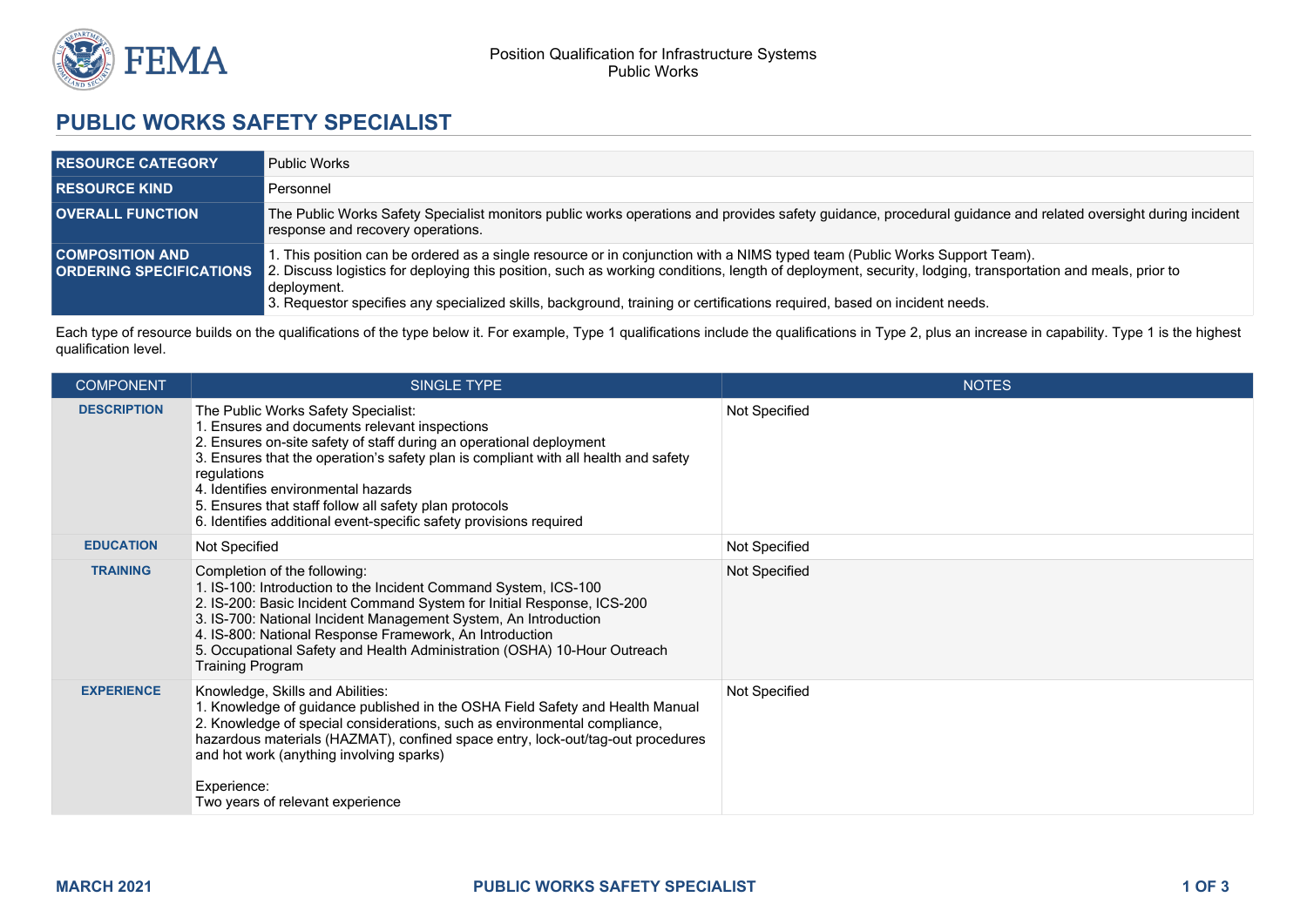

| <b>COMPONENT</b>                                                                            | SINGLE TYPE                                                                                                                                                                                                                                                                            | <b>NOTES</b>                                                                                                                                                                                                                                                                                                             |
|---------------------------------------------------------------------------------------------|----------------------------------------------------------------------------------------------------------------------------------------------------------------------------------------------------------------------------------------------------------------------------------------|--------------------------------------------------------------------------------------------------------------------------------------------------------------------------------------------------------------------------------------------------------------------------------------------------------------------------|
| <b>PHYSICAL/MEDICAL</b><br><b>FITNESS</b>                                                   | . Moderate<br>2. Is able to work while wearing appropriate Personal Protective Equipment (PPE)<br>3. Maintains immunizations in accordance with the U.S. Department of Health and<br>Human Services Centers for Disease Control and Prevention's (CDC) immunization<br>recommendations | 1. The NIMS Guideline for the National Qualification System (NQS) defines<br>physical/medical fitness levels for NIMS positions.<br>2. PPE is mission specific and may vary by work environment; it includes hard hats,<br>safety-toe boots, reflective vests, eye and ear protection, respirators, gloves and<br>masks. |
| <b>CURRENCY</b>                                                                             | 1. Currently works in this position in a municipal, county, state, tribal or territorial<br>public works department<br>2. Keeps immunizations up to date and commensurate with mission assignment                                                                                      | Not Specified                                                                                                                                                                                                                                                                                                            |
| <b>PROFESSIONAL AND</b><br><b>TECHNICAL</b><br><b>LICENSES AND</b><br><b>CERTIFICATIONS</b> | OSHA 10-Hour Outreach Training Program completion card                                                                                                                                                                                                                                 | Not Specified                                                                                                                                                                                                                                                                                                            |